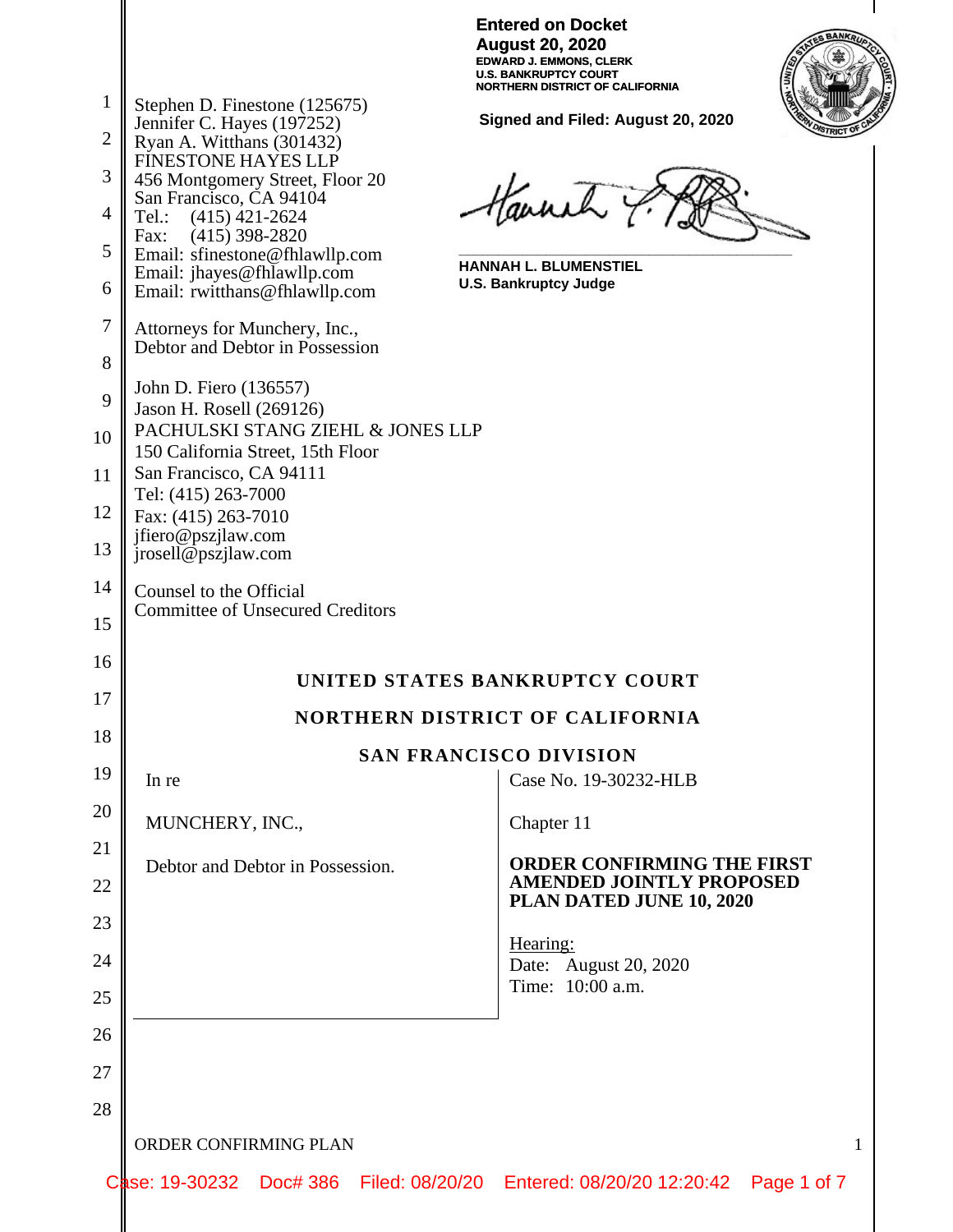1 2 3 4 5 6 7 8 9 At the date and time noted above, the Court conducted a hearing to consider confirmation of the First Amended Jointly Proposed Combined Plan and Tentatively Approved Disclosure Statement dated June 10, 2020 (ECF 351 - the "Plan"), filed by the Debtor and the Official Committee of Unsecured Creditors (the "Committee"). All appearances were as noted on the record. Adequate notice having been provided, the Court having considered the Plan, the Ballot Tabulation for voting on the Plan (ECF 383), the Declaration of James Beriker in support of confirmation of the Plan (ECF 380), the impaired classes of creditors (Classes 1 and 2) having voted to accept the Plan, there being no objection to confirmation, good cause appearing and for the reasons stated on the record<sup>1</sup>

10

11

12

13

15

16

# **IT IS HEREBY ORDERED** that:

1. The Disclosure Statement is finally approved as containing adequate information.

2. The Plan is confirmed, the Court having found that the requirements of Section 1129(a) have been satisfied.

14 3. The Plan is binding upon the Debtor and its creditors and interest holders; (a) whether the claim or interest has been allowed, and (b) whether such creditor has accepted the Plan.

17 18 4. October 15, 2020 is set as the last date for filing requests for allowance and payment of administrative expenses.

19 20 21 22 23 24 5. As of the Effective Date, the Software Assets shall be deemed abandoned by the Debtor to TriplePoint Venture Growth BDC Corp without the need for further instruments or documentation to effect such transfer. Each of the Debtor and Plan Administrator, as applicable, is hereby authorized to enter into and perform, consummate, and implement the any additional instruments and documents that may be reasonably necessary or desirable to implement the transfer of Software Assets to TriplePoint Venture Growth BDC Corp. effected by this section

25

26 27 28  $1$  Unless specified otherwise, all chapter and code references are to the Bankruptcy Code, 11 U.S.C. §§ 101–1532. "ECF" references are to the docket in the above-captioned adversary proceeding. Unless specified otherwise, all capitalized terms shall have the meanings set forth in the Plan.

### ORDER CONFIRMING PLAN 2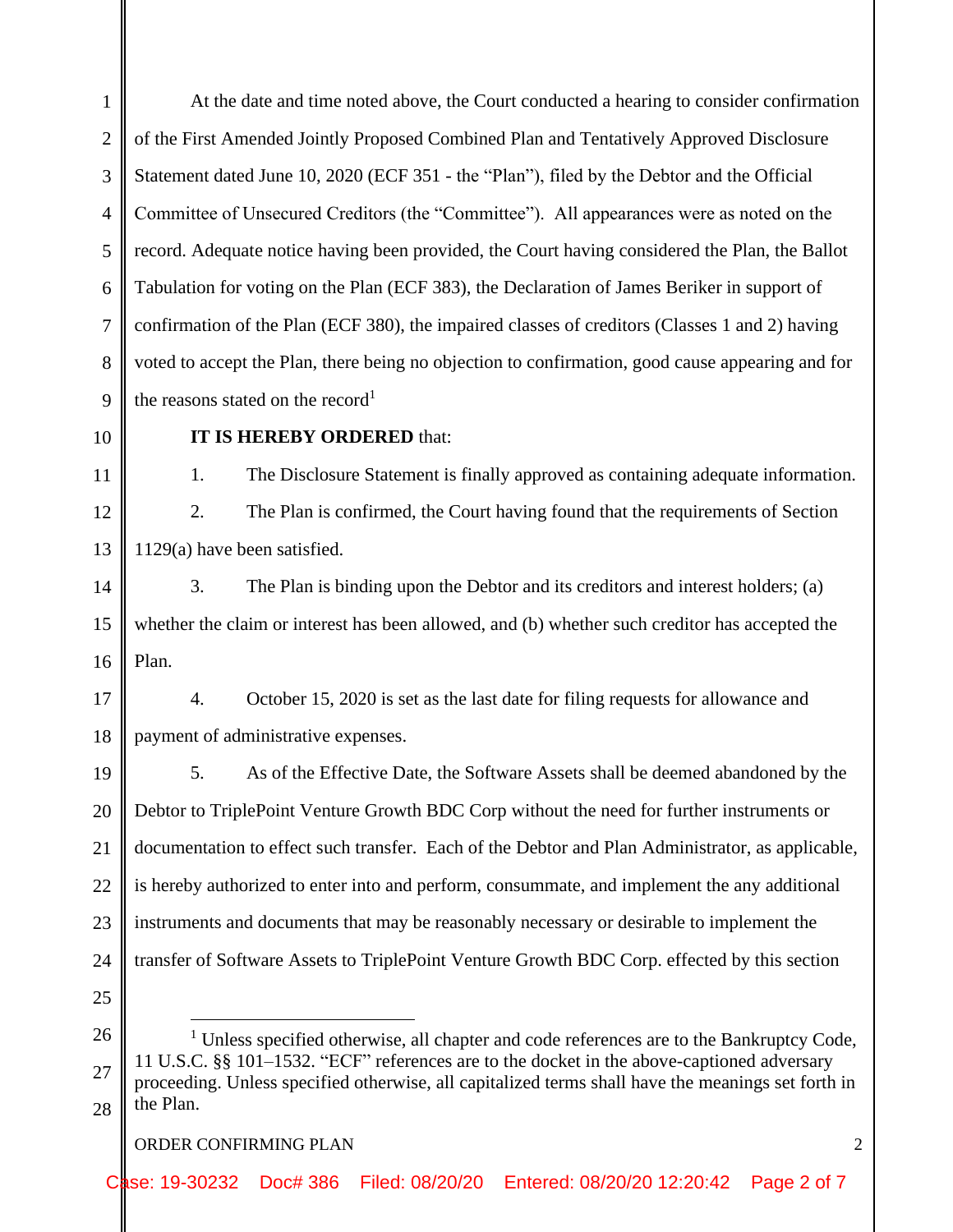1 2 3 4 5 6 7 8 9 10 11 12 13 14 15 16 17 18 19 20 21 22 23 24 and to take any and all further actions as may be necessary or appropriate to the performance of the Debtor's obligations as contemplated in herein, or to perform its obligations under the Plan or any related agreements. Except as set forth in Section 6 of this Order, the transfer effected by this section shall be free and clear of any interests, obligations, rights, encumbrances, pledges, liens (including, without limitation, mechanics', materialmens', and other consensual and nonconsensual liens and statutory liens), mortgages, deeds of trust, security interests, claims (including any "claim" as defined in section 101(5) of the Bankruptcy Code), liabilities, debt obligations, losses, penalties, leases, charges, offsets, contracts, options, rights of first refusal, rights of first offer, rights of first sale, rights of notice, transfer restrictions under any agreement, conditional sale or other title retention agreements, judgments, hypothecations, demands, licenses, sublicenses, assignments, indentures, loan agreements, instruments, debts, rights of recovery, guaranties, contractual commitments, restrictions, rights of recoupment, options to purchase, decrees of any court or foreign or domestic governmental entity, charges of any kind or nature, debts arising in any way in connection with any agreements, acts, or failures to act, reclamation claims, and obligation claims, in each case, of whatever kind, nature, or description in, against or with respect to the Debtor, or its businesses, having arisen, existed, or accrued prior to and through the effective date of the Plan, whether direct or indirect, absolute or contingent, choate or inchoate, filed or unfiled, scheduled or unscheduled, noticed or unnoticed, recorded or unrecorded, perfected or unperfected, material or non-material, disputed or undisputed, known or unknown, matured or unmatured, liquidated or unliquidated, arising or imposed by agreement, understanding, law, equity, statute, or otherwise, and whether arising prior to, on or after the Petition Date, including claims or liabilities otherwise arising under doctrines of successor liability, *de facto* merger, or substantial continuity, or liabilities or obligations arising under any law or order.

25 26 27 6. Notwithstanding anything to the contrary in this Order, nothing in this Order shall affect, amend, modify, impair, or otherwise restrain or limit access to, in any form or manner, Giant Eagle, Inc.'s or Hatch'dLabs, Inc.'s (together, "Giant Eagle") rights under that certain

ORDER CONFIRMING PLAN 3

28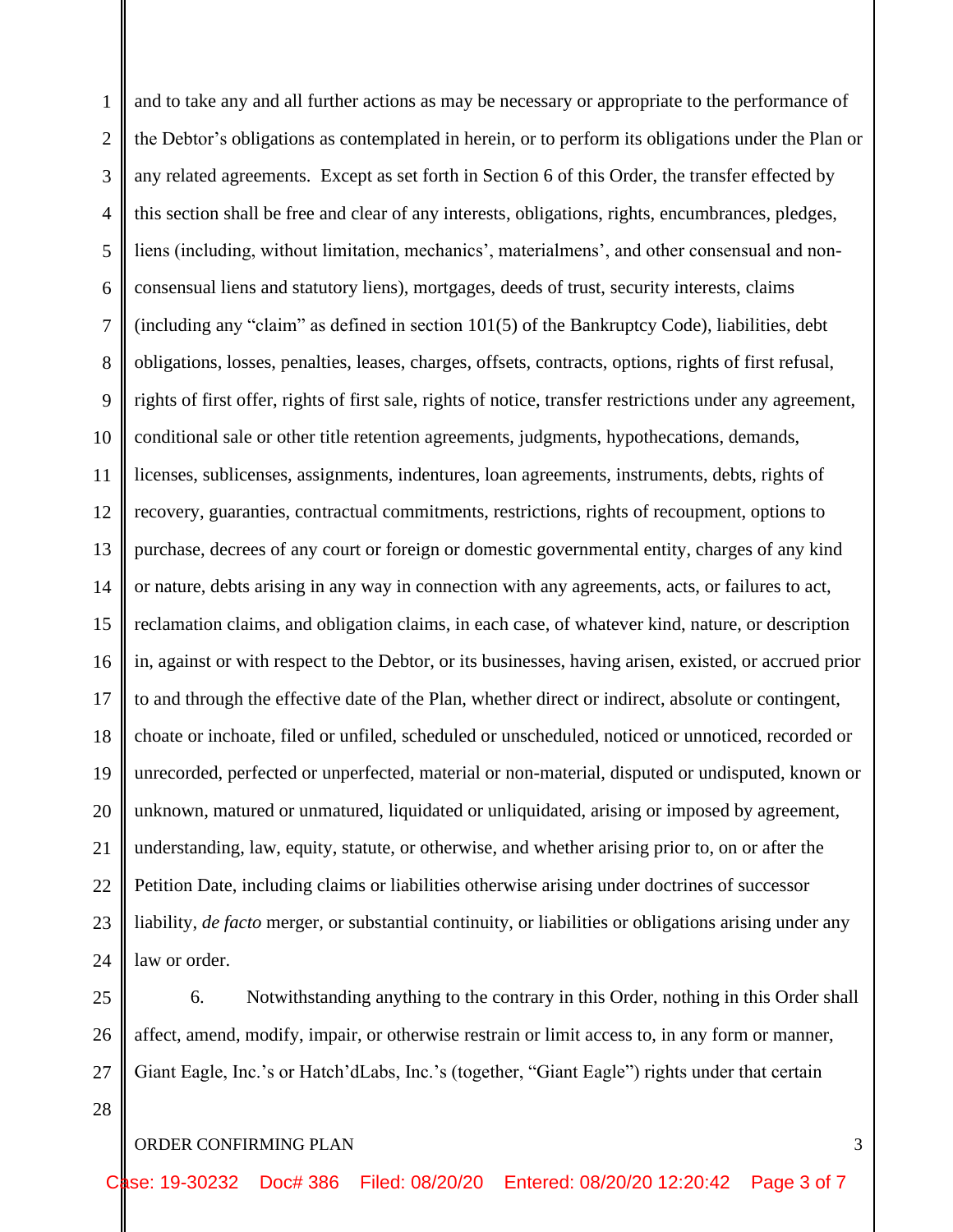1 2 3 4 5 6 7 Master License and Transaction Agreement, dated as of May 25, 2018, between Giant Eagle, Inc., the Debtor, as licensor, and Hatch'dLabs, Inc., as wholly-owned subsidiary of Giant Eagle, Inc. and as licensee (the "MLTA"), with respect to the Licensed Intellectual Property (as defined in the MLTA) licensed thereunder to Giant Eagle (collectively, the "Giant Eagle Licensed Rights"), and disposition of any assets pursuant to this Order shall be subject to the Giant Eagle Licensed Rights to the fullest extent that such assets are subject to such Giant Eagle Licensed Rights under applicable nonbankruptcy law.

10 7. As of the Effective Date, except as otherwise provided by the Plan or this Order, property of the estate, including the Remnant Assets, shall vest in the Debtor free and clear of all claims, liens and interests, to be administered pursuant to the terms of the Plan.

11 12 13 14 15 16 8. The Plan Administrator, with the involvement of the Oversight Committee as set forth in the Plan, is authorized to carryout the duties and obligations set forth in the Plan, make the payments to creditors pursuant to the Plan and otherwise carry out the provisions of the Plan, perform such other acts and execute other documents as are necessary or appropriate in connection with the Plan and this Order, and all such actions shall be deemed to have been duly authorized without further order of the Court.

17 18 19 9. Except as otherwise provided in the Plan, all claims, defenses, causes of action, and objections to claims are reserved for the benefit of the post confirmation Debtor and may be asserted by the Plan Administrator.

20 21 10. The Court shall retain jurisdiction over this case pursuant to Part 6(g) of the Plan and to the extent permitted by applicable law.

22 23 11. The Debtor shall comply with the fee payment and reporting requirements of the Office of the U.S. Trustee.

24 25 26 27 12. This Order shall constitute all approvals and consents required, if any, by the laws, rules, or regulations of any state or any other governmental authority with respect to the implementation or consummation of the Plan and any other acts that may be necessary or appropriate for the implementation or consummation of the Plan. This Order is, and shall be,

### ORDER CONFIRMING PLAN 4

8

9

28

Case: 19-30232 Doc# 386 Filed: 08/20/20 Entered: 08/20/20 12:20:42 Page 4 of 7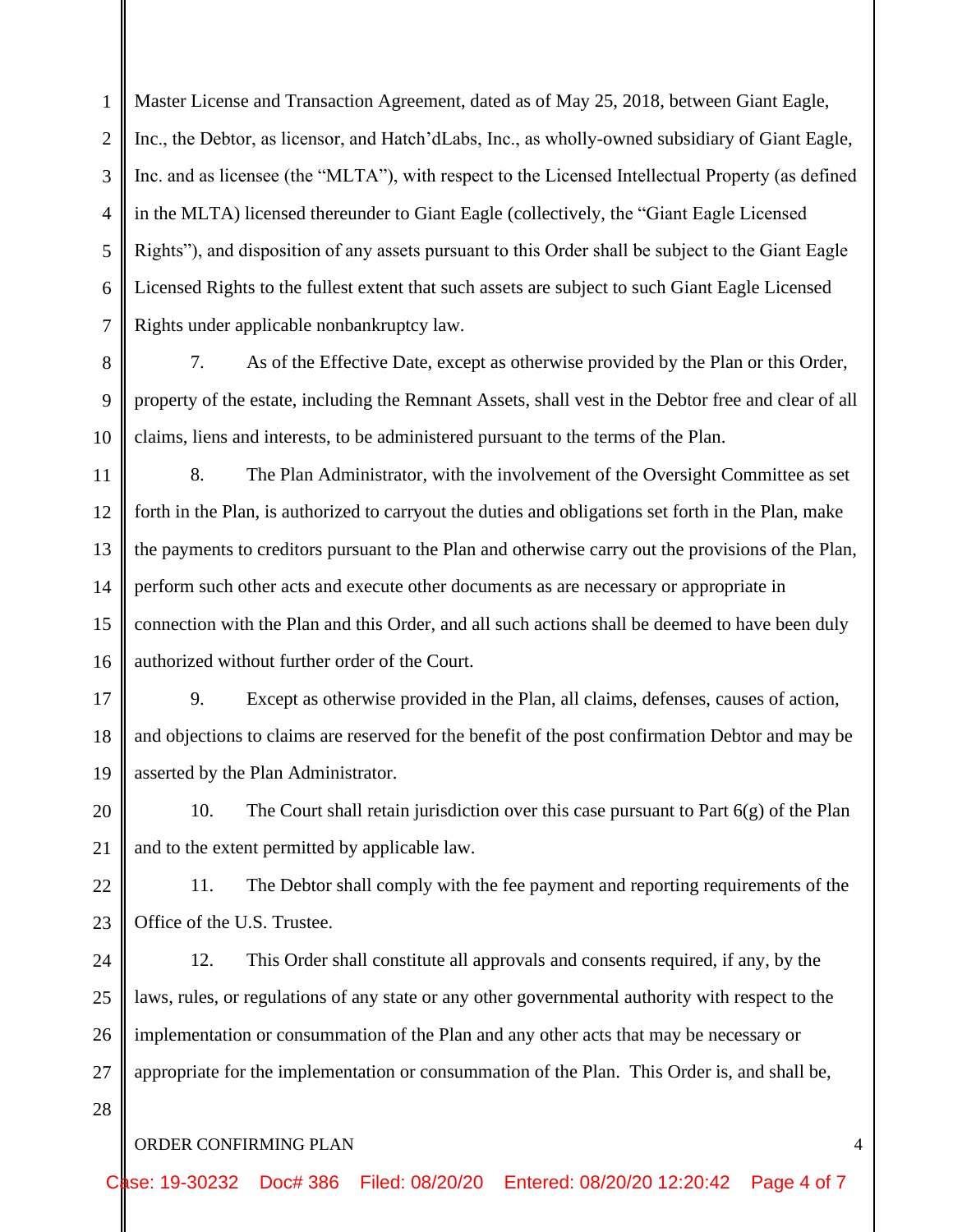1 2 3 4 5 6 binding upon and shall govern the acts of all persons or entities including, without limitation, all filing agents, filing officers, title agents, title companies, recorders of mortgages, recorders of deeds, registrars of deeds, administrative agencies, governmental departments, secretaries of state, federal, state, and local officials, and all other persons and entities who may be required, by operation of law, the duties of their office, or contract, to accept, file, register, or otherwise record or release any document or instrument.

7 8 9 10 13. Any or all documents contemplated herein shall be accepted by each of the respective filing offices and recorded, if required, in accordance with applicable law. This Order will constitute sufficient notice of the entry of this Order and will be a recordable instrument notwithstanding any contrary provision of applicable non-bankruptcy law.

11 12 13 14 15 16 17 14. To the fullest extent permitted by section 1146(a) of the Bankruptcy Code, any issuance, transfer, or exchange of a security, or the making or delivery of an instrument of transfer under the Plan, may not be taxed under any law imposing a stamp tax or similar tax. Upon entry of this Order, the appropriate state or local governmental officials or agents and all filing or recording officers (or any other Person with authority over any of the foregoing), wherever located and by whomever appointed, shall comply with the requirements of section 1146(a) of the Bankruptcy Code.

#### **\* \* \* \* END OF ORDER \* \* \* \***

ORDER CONFIRMING PLAN 5

18

19

20

21

22

23

24

25

26

27

28

Case: 19-30232 Doc# 386 Filed: 08/20/20 Entered: 08/20/20 12:20:42 Page 5 of 7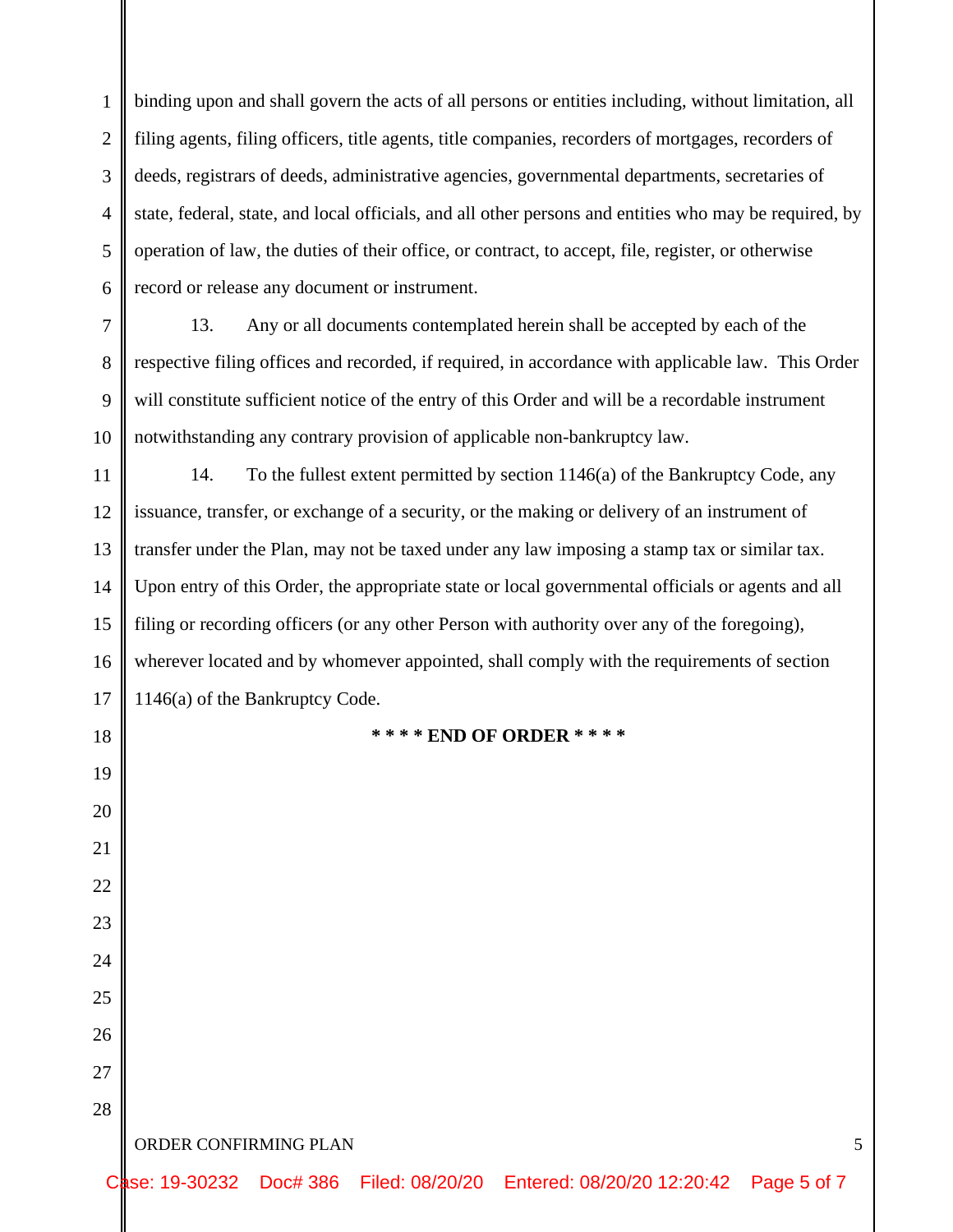| $\mathbf{1}$   | Approved as to form:                                                                            |  |  |  |  |  |  |
|----------------|-------------------------------------------------------------------------------------------------|--|--|--|--|--|--|
| $\overline{2}$ | MCDERMOTT WILL & EMERY LLP                                                                      |  |  |  |  |  |  |
| $\mathfrak{Z}$ |                                                                                                 |  |  |  |  |  |  |
| $\overline{4}$ |                                                                                                 |  |  |  |  |  |  |
| $\sqrt{5}$     | /s/ Riley T. Orloff<br>Riley T. Orloff<br>Attorneys for TriplePoint Venture Growth<br>BDC Corp. |  |  |  |  |  |  |
| $6\,$          |                                                                                                 |  |  |  |  |  |  |
| $\tau$         |                                                                                                 |  |  |  |  |  |  |
| $8\,$          |                                                                                                 |  |  |  |  |  |  |
| 9              |                                                                                                 |  |  |  |  |  |  |
| $10\,$         |                                                                                                 |  |  |  |  |  |  |
| $11\,$         |                                                                                                 |  |  |  |  |  |  |
| 12             |                                                                                                 |  |  |  |  |  |  |
| 13             |                                                                                                 |  |  |  |  |  |  |
| $14$           |                                                                                                 |  |  |  |  |  |  |
| 15             |                                                                                                 |  |  |  |  |  |  |
| 16             |                                                                                                 |  |  |  |  |  |  |
| $17\,$         |                                                                                                 |  |  |  |  |  |  |
| 18             |                                                                                                 |  |  |  |  |  |  |
| 19             |                                                                                                 |  |  |  |  |  |  |
| $20\,$         |                                                                                                 |  |  |  |  |  |  |
| $21\,$         |                                                                                                 |  |  |  |  |  |  |
| $22\,$         |                                                                                                 |  |  |  |  |  |  |
| $23\,$         |                                                                                                 |  |  |  |  |  |  |
| $24\,$         |                                                                                                 |  |  |  |  |  |  |
| $25\,$         |                                                                                                 |  |  |  |  |  |  |
| $26\,$         |                                                                                                 |  |  |  |  |  |  |
| $27\,$         |                                                                                                 |  |  |  |  |  |  |
| 28             |                                                                                                 |  |  |  |  |  |  |
|                | ORDER CONFIRMING PLAN<br>6                                                                      |  |  |  |  |  |  |
|                | Case: 19-30232 Doc# 386 Filed: 08/20/20 Entered: 08/20/20 12:20:42 Page 6 of 7                  |  |  |  |  |  |  |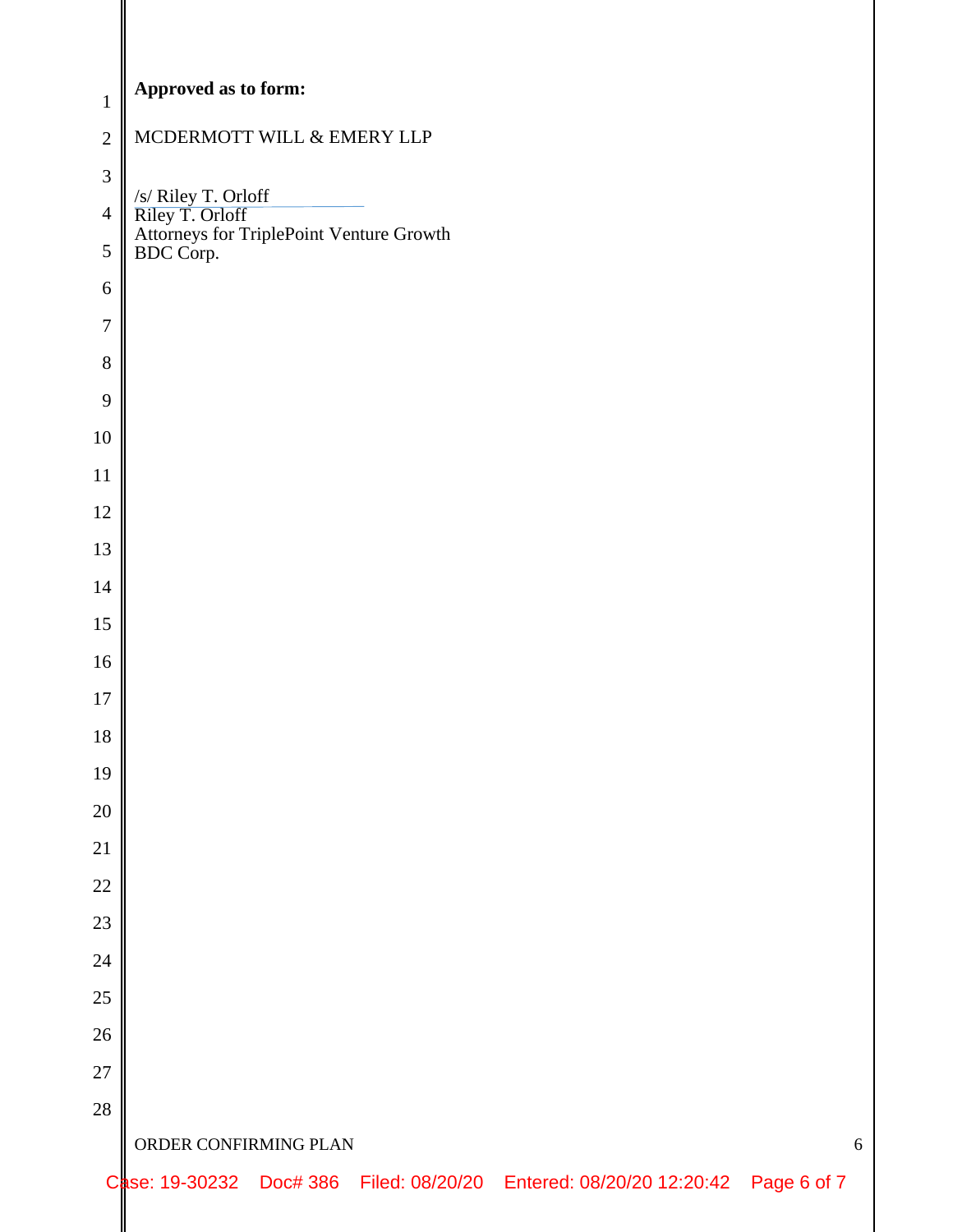| $\mathbf{1}$   |                                         |  |  | <b>COURT SERVICE LIST</b>                                                      |  |  |  |
|----------------|-----------------------------------------|--|--|--------------------------------------------------------------------------------|--|--|--|
| $\overline{2}$ | [ECF recipients only]                   |  |  |                                                                                |  |  |  |
| $\overline{3}$ |                                         |  |  |                                                                                |  |  |  |
| $\overline{4}$ |                                         |  |  |                                                                                |  |  |  |
| 5              |                                         |  |  |                                                                                |  |  |  |
| 6              |                                         |  |  |                                                                                |  |  |  |
| $\overline{7}$ |                                         |  |  |                                                                                |  |  |  |
| $\,8\,$        |                                         |  |  |                                                                                |  |  |  |
| 9              |                                         |  |  |                                                                                |  |  |  |
| $10\,$         |                                         |  |  |                                                                                |  |  |  |
| 11             |                                         |  |  |                                                                                |  |  |  |
| 12             |                                         |  |  |                                                                                |  |  |  |
| 13             |                                         |  |  |                                                                                |  |  |  |
| 14             |                                         |  |  |                                                                                |  |  |  |
| $15\,$         |                                         |  |  |                                                                                |  |  |  |
| $16\,$         |                                         |  |  |                                                                                |  |  |  |
| $17\,$         |                                         |  |  |                                                                                |  |  |  |
| 18<br>19       |                                         |  |  |                                                                                |  |  |  |
| $20\,$         |                                         |  |  |                                                                                |  |  |  |
| 21             |                                         |  |  |                                                                                |  |  |  |
| $22\,$         |                                         |  |  |                                                                                |  |  |  |
| $23\,$         |                                         |  |  |                                                                                |  |  |  |
| $24\,$         |                                         |  |  |                                                                                |  |  |  |
| $25\,$         |                                         |  |  |                                                                                |  |  |  |
| $26\,$         |                                         |  |  |                                                                                |  |  |  |
| 27             |                                         |  |  |                                                                                |  |  |  |
| 28             |                                         |  |  |                                                                                |  |  |  |
|                | ORDER CONFIRMING PLAN<br>$\overline{7}$ |  |  |                                                                                |  |  |  |
|                |                                         |  |  | Case: 19-30232 Doc# 386 Filed: 08/20/20 Entered: 08/20/20 12:20:42 Page 7 of 7 |  |  |  |
|                |                                         |  |  |                                                                                |  |  |  |